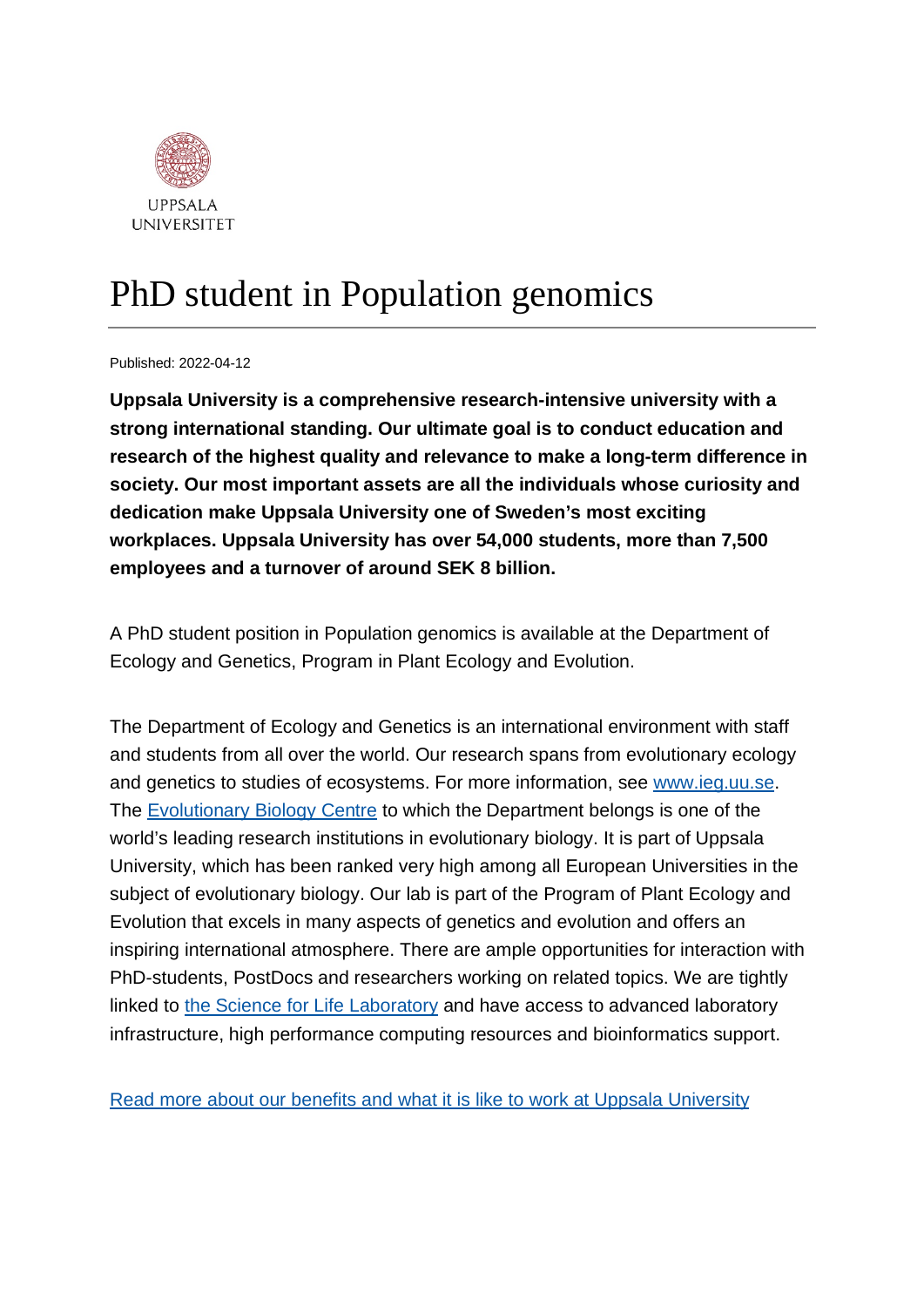**Project description:** Climate change puts our forests at risk, and current forest biomass production is neither secure, sustainable nor sufficient to meet the future demands of the energy and process industry sector, nor well-placed to meet additional societal goals for forest biodiversity, recreation, and aesthetics.

'TREES FOR ME' is a centre of excellence on fast growing broadleaves, i.e. poplar, aspen, hybrid aspen and birch, for sustainable forests, materials and energy. Fifty partner organizations representing academic and research institutes, and the enterprise and public sectors will collaborate in TREES FOR ME, working together to find solutions to meet these future demands, and mitigate projected risks to forest health. The centre's goal is to develop science-based, innovative solutions for, and build future competence in, a new forest biomass supply system for the delivery of high-value sustainable materials and energy products.

In total, 13 PhD students will be recruited to the centre and will collaborate with stakeholders representing the whole forest-based value chain, to build research excellence and knowledge for the Swedish energy and forest sectors, and society in general. Within this general framework, Uppsala University, in close collaboration with the the Forestry Research Institute of Sweden, will be more specifically responsible for developing genomics tools related to the establishment of genomic selection in birch breeding. This will require a fine-scale understanding of the genetic structure and the pattern of local adaptation in birch across Scandinavia.

The project will be based on genome resequencing of extensive collection of birch trees along latitudinal gradients. The project will also benefit from the availability of range-wide collection of birch material and from previous resequencing efforts in birch. In addition to contribute to the establishment of genomic selection these data can also be used to address evolutionary questions.

**Duties:** The PhD student will be in charge of DNA extraction and associated lab work as well as all bioinformatic and population genetics analyses from the resulting data. DNA sequencing will be carried out by a dedicated sequencing center. The PhD student will also responsible for drafting scientific articles and participate to the scientific activities (seminars, journal clubs) and teaching at the Department. The PhD education includes both research, courses and literature studies.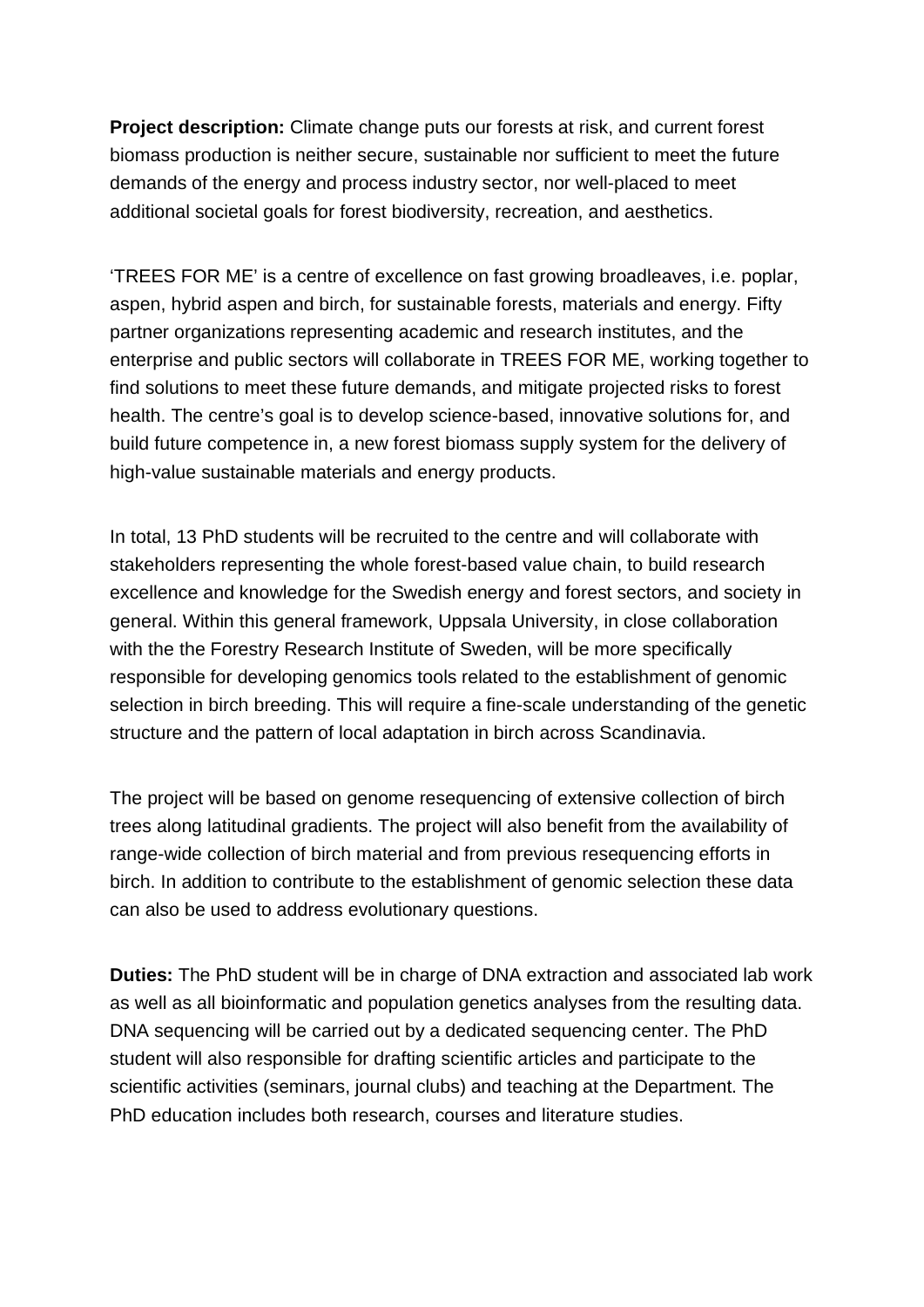**Qualifications required:** To be eligible for a PhD-student position the applicant must hold a master degree (or equivalent) in evolutionary genomics, computational biology, bioinformatics, or related fields. A strong background in population or quantitative genomics and a solid background bioinformatics are a prerequisite. We attach great importance to personal qualities such as ability to work independently, interact and communicate with others and resilience. Candidates must be able to express themselves fluently in spoken as well as written English.

The PhD candidate will need to be familiar with programming in Python.

**Qualifications desired:** The PhD candidate will ideally be familiar with experience of workflow development (e.g. Snakemake). Knowledge of working in R is also a plus. No prior knowledge of forest tree biology is required, just an enthusiasm for genomics, evolution and its applications and a curiosity to learn.

**About the employment:** Temporary position according to the Higher Education Ordinance chapter 5 § 7. The graduate program covers four years of full-time study. The position can be combined with teaching or other duties at the department (maximum 20%), which prolongs the employment with the corresponding time. The salary will be set according to local agreements. Rules governing PhD students are set out in the Higher Education Ordinance chapter 5, §§ 1-7 and in [Uppsala](https://regler.uu.se/?languageId=1)  [University's rules and guidelines.](https://regler.uu.se/?languageId=1) [More information about postgraduate studies at](http://www.teknat.uu.se/education/postgraduate/)  [Uppsala University.](http://www.teknat.uu.se/education/postgraduate/)

**Placement:** Uppsala

**Starting date:** 2022-07-01 or as agreed.

**For further information about the position please contact:** Professor Martin Lascoux, Martin.Lascoux@ebc.uu.se, +46 18 471 64 16.

**Application:** The application should include 1) a letter of intent describing yourself, your research interests and motivation of why you want to do a PhD, and why you are suitable for the position, 2) your CV, 3) a short description of your education, 4) a copy of your master degree, your course grades and a copy of your master thesis, 5) the names and contact information to at least two reference persons (e-mail address